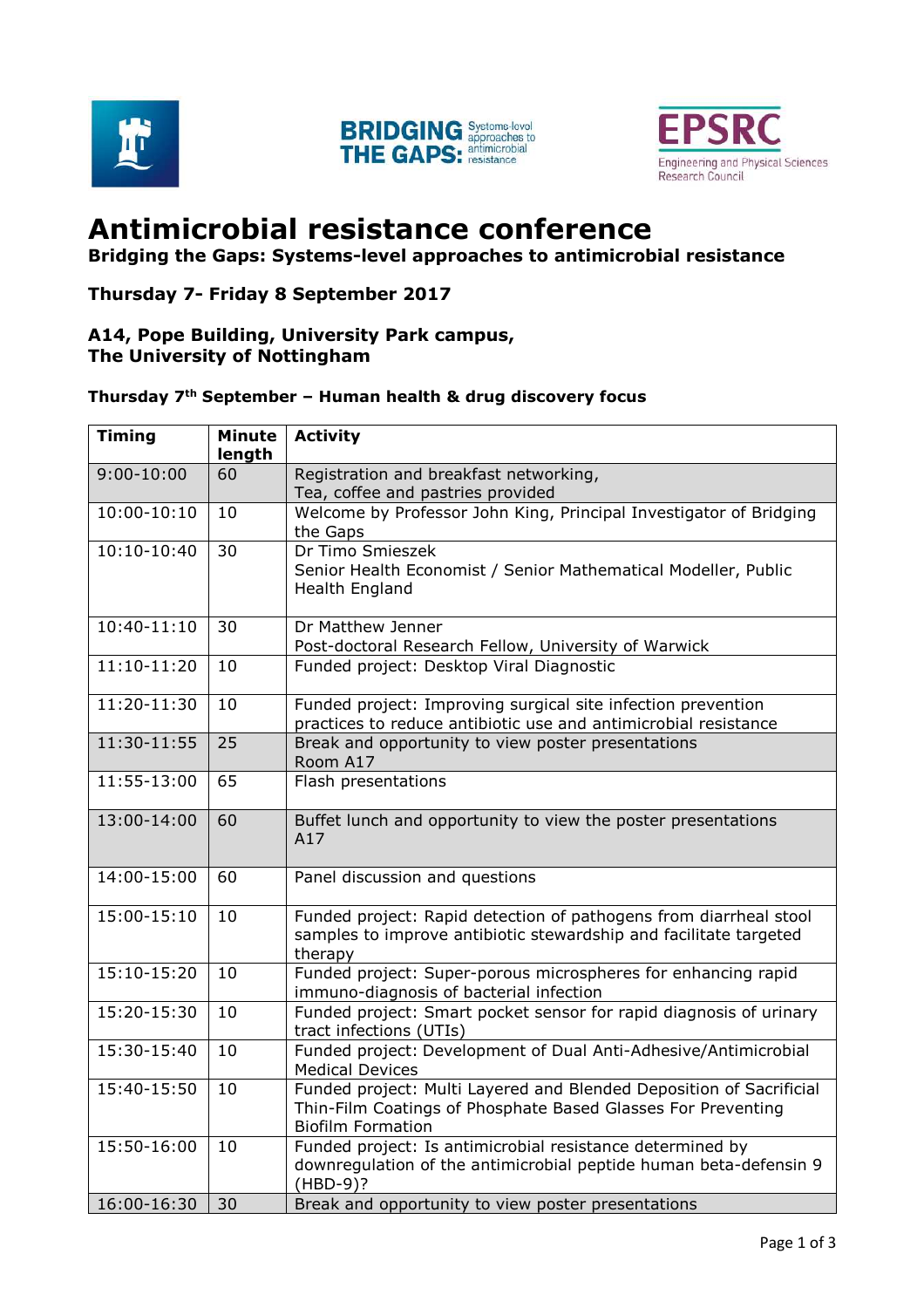





|                 |    | Room A17                                                                                                 |
|-----------------|----|----------------------------------------------------------------------------------------------------------|
| 16:30-16:40     | 10 | Funded project: Antimicrobial peptide human defensin-5: an agent<br>for tackling AMR and Crohn's disease |
| $16:40-17:10$   | 30 | Overview of funding opportunities in AMR                                                                 |
| $17:10-18:00$   | 50 | Round table discussion on major upcoming issues in antimicrobial<br>resistance                           |
| 18:00-18:30     | 30 | Dr Tim Sloan<br>Clinical Microbiologist, Nottingham University Hospitals                                 |
| 18:30-19:00     | 30 | Professor Richard James<br>Emeritus Professor of Microbiology, The University of Nottingham              |
| $19:00 - 20:00$ | 60 | Dinner<br>Room A14                                                                                       |
| 20:00-20:20     | 20 | Lillian Greenwood MP                                                                                     |
| 20:20-21:00     | 40 | Networking and close                                                                                     |

## **Friday 8th September – Environment, animal health & food security focus**

| <b>Timing</b>  | <b>Minute</b><br>length | <b>Activity</b>                                                    |
|----------------|-------------------------|--------------------------------------------------------------------|
| $9:00 - 10:00$ | 60                      | Registration and breakfast networking,                             |
|                |                         | Tea, coffee and pastries provided                                  |
| $10:00-10:10$  | 10                      | Welcome by Professor John King, Principal Investigator of Bridging |
|                |                         | the Gaps                                                           |
| 10:10-10:40    | 30                      | Dr Paul Cook                                                       |
|                |                         | Head of Microbiological Risk Assessment, Food Standards Agency     |
| 10:40-11:10    | 30                      | Michael Seals MBE                                                  |
|                |                         | Chair, The Animal Health and Welfare Board for England (AHWBE)     |
| 11:10-11:35    | 25                      | Break and opportunity to view poster presentations                 |
|                |                         | Room A17                                                           |
| 11:35-12:05    | 30                      | Aimee Murray                                                       |
|                |                         | University of Exeter, representing Dr Will Gaze's team             |
| 12:05-12:15    | 10                      | Funded project: Bacteriophages driving evolution towards loss of   |
|                |                         | drug resistance - broadening phage host range                      |
| 12:15-12:25    | 10                      | Funded project: The role of sheep in the transmission of AMR       |
|                |                         | between farms and between environments                             |
| 12:25-12:35    | 10                      | Funded project: AMR Co-selection & Metal Resistance Mitigation     |
|                |                         | and High Value Metal Recovery from Cattle Footbaths                |
| 12:35-12:45    | 10                      | Funded project: Exploiting the potential of Raman Microscopy for   |
|                |                         | real-time molecular imaging of quorum sensing activation and       |
|                |                         | inhibition in situ in planktonic bacterial cells and biofilms      |
| 12:45-12:55    | 10                      | Funded project: In vitro DMPK studies of quorum sensing inhibitors |
| 12:55-13:05    | 10                      | Funded project: Novel diagnostic solutions based on machine        |
|                |                         | learning and mass spectrometry to fight the increase of drug-      |
|                |                         | resistant bacterial strains causing bovine mastitis                |
| 13:05-14:05    | 60                      | Buffet lunch and opportunity to view the poster presentations      |